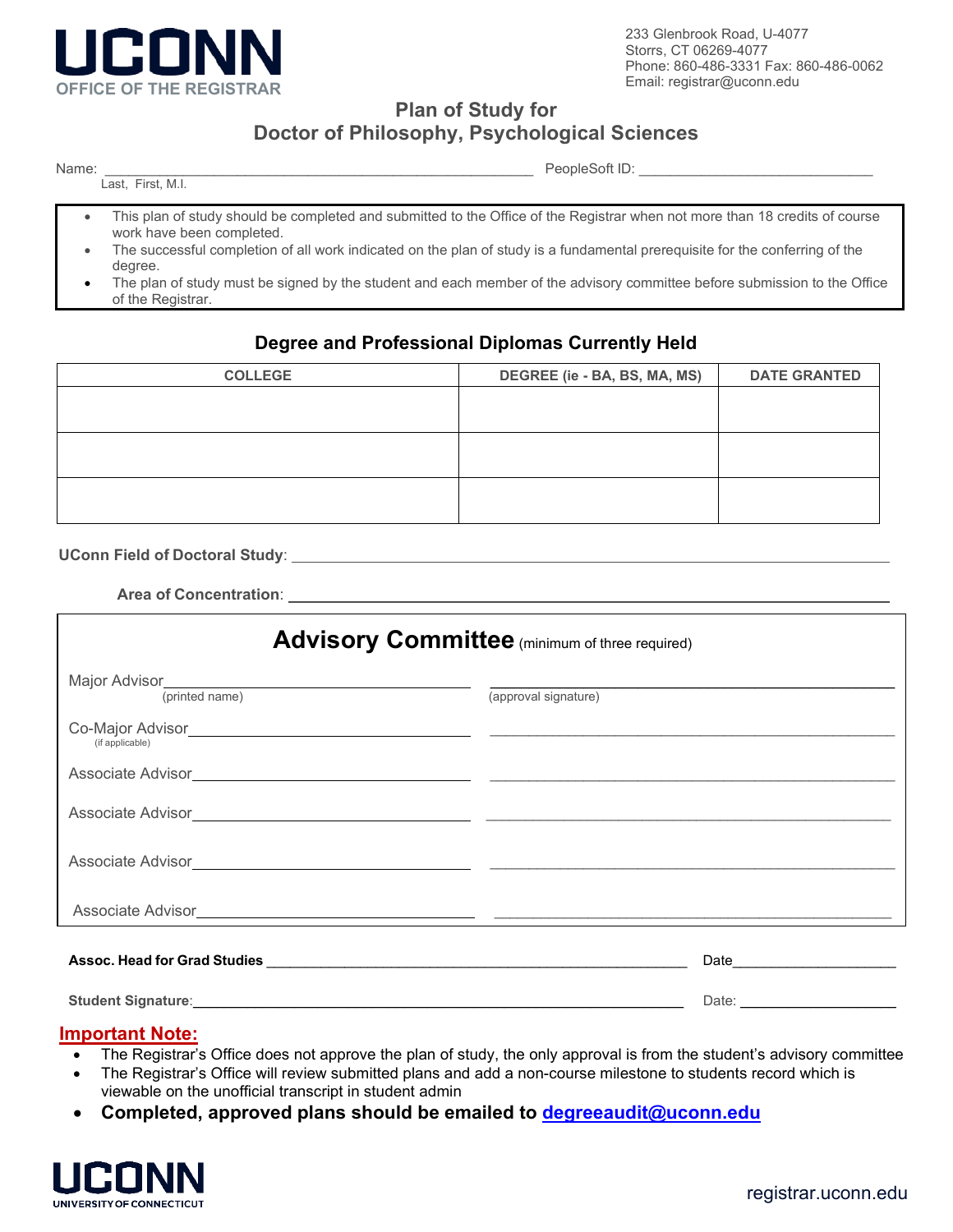

233 Glenbrook Road, U-4077 Storrs, CT 06269-4077 Phone: 860-486-3331 Fax: 860-486-0062

### **Course Work and Dissertation Research**

- List below only courses (content & dissertation research) used to complete the doctoral degree
- Courses taken at the University of Connecticut or elsewhere that would be outdated (more than 8 years old) by the time you expect to complete your degree requirements should not be included
- **Transfer Credits** 
	- o Classes used to fulfill a currently held degree are not eligible for transfer for the Doctoral degree
	- o Submit the approved [Request for Transfer Credit](https://registrar.uconn.edu/wp-content/uploads/sites/1604/2018/09/Transfer-Credit-Request_Grad.pdf) with the plan of Study
		- Refer to the **Graduate Catalog** regarding transfer credit eligibility
- **GRAD 6950/6960:** 15 credits minimum are required for **PhD** & **DMA**; 9 credits minimum are required for **EdD** students

| College    | Course<br><b>Number</b> | Course<br><b>Title</b>       | <b>Course</b><br><b>Credits</b> | Year | <b>Semester</b> |
|------------|-------------------------|------------------------------|---------------------------------|------|-----------------|
| EX - UConn | <b>EX-PSYC 6733</b>     | <b>Social Cognition</b>      | $\mathbf{3}$                    | 2020 | Fall            |
| EX - UConn | <b>EX - GRAD 6950</b>   | <b>Dissertation Research</b> | $\overline{9}$                  | 2024 | <b>Spring</b>   |
|            |                         |                              |                                 |      |                 |
|            |                         |                              |                                 |      |                 |
|            |                         |                              |                                 |      |                 |
|            |                         |                              |                                 |      |                 |
|            |                         |                              |                                 |      |                 |
|            |                         |                              |                                 |      |                 |
|            |                         |                              |                                 |      |                 |
|            |                         |                              |                                 |      |                 |
|            |                         |                              |                                 |      |                 |
|            |                         |                              |                                 |      |                 |
|            |                         |                              |                                 |      |                 |
|            |                         |                              |                                 |      |                 |
|            |                         |                              |                                 |      |                 |
|            |                         |                              |                                 |      |                 |
|            |                         |                              |                                 |      |                 |
|            |                         |                              |                                 |      |                 |
|            |                         |                              |                                 |      |                 |

Total Content Credits

**Registrar Use Only**

Total Research Credits